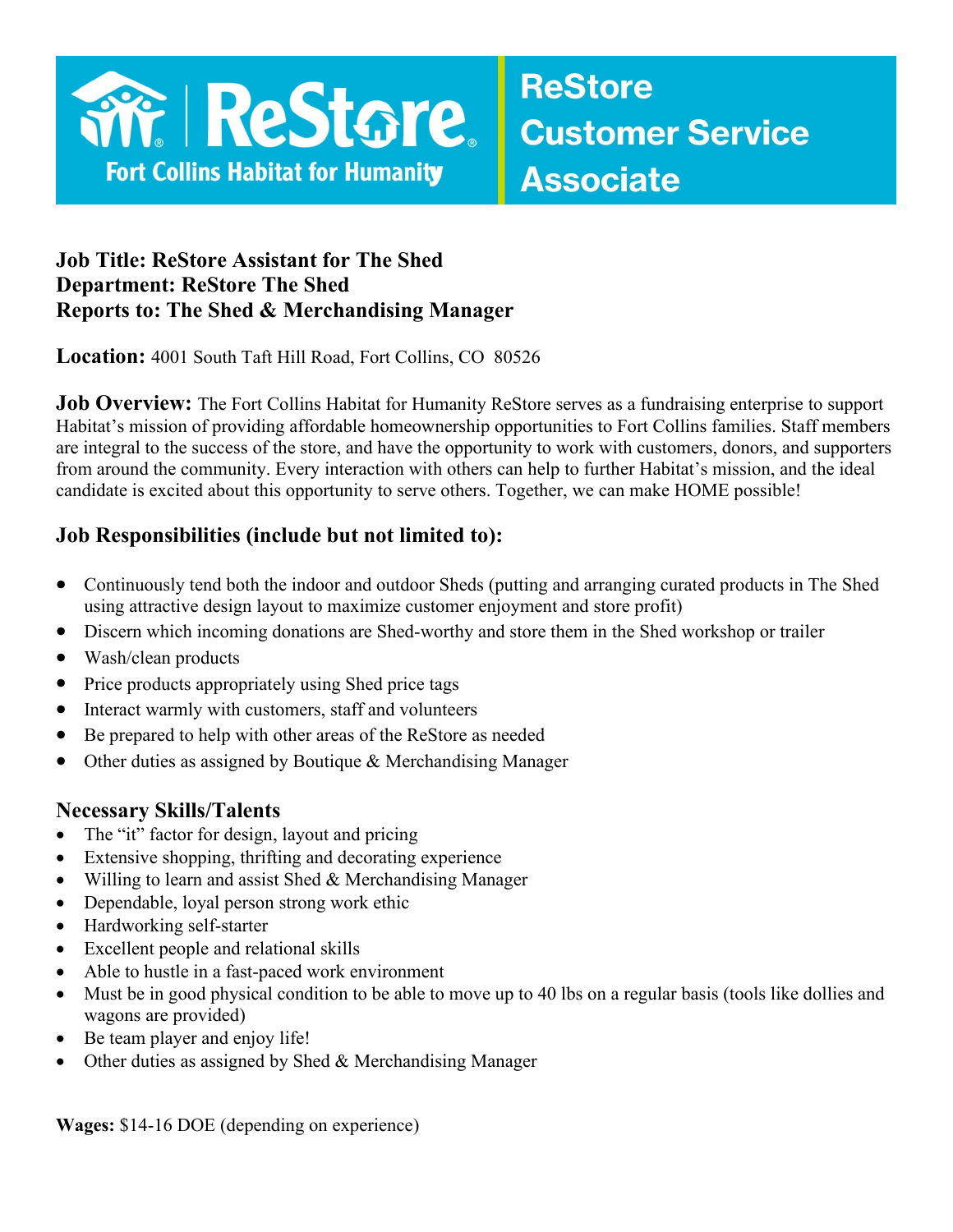

## **ReStore Customer Service Associate**

• 16-20 hours per week part-time. Tuesday, Wednesday and Thursday afternoons, Friday mornings and afternoons, occasionally asked to fill in other days/times. Store is open Tuesdays – Saturdays 10 am – 5 pm; closed Sundays, Mondays and evenings. Occasional flexibility available.

**To Apply:** Please fill out the application found on the following page and return it, along with your resume to the ReStore at 4001 S. Taft Hill Road, or send via email to Erika Nossokoff, Shed & Merchandising Manager, at [enossokoff@fortcollinshabitat.org.](mailto:enossokoff@fortcollinshabitat.org)

An Equal Opportunity Employer, Fort Collins Habitat for Humanity ReStore does not discriminate based on race, color, religion, national origin, sex, age, disability, genetic information or any other status protected by law or regulation. It is our intention that all qualified applicants are given equal opportunity and that selection decisions be based on job-related factors.

### **Our Vision**

A world where everyone has a decent place to live.

#### **Fort Collins Habitat for Humanity Mission Statement**

Seeking to put God's love into action, Habitat for Humanity brings people together to build homes, communities and hope.

### **About Fort Collins Habitat for Humanity**

Fort Collins Habitat for Humanity is part of a global, nonprofit housing organization operated on Christian principles that seeks to put God's love into action by building homes, communities and hope. Fort Collins Habitat for Humanity is dedicated to eliminating substandard housing in the Fort Collins area and worldwide through constructing, rehabilitating and preserving homes; by advocating for fair and just housing policies; and by providing training and access to resources to help families improve their shelter conditions. Habitat for Humanity was founded on the conviction that every man, woman and child should have a simple, durable place to live in dignity and safety, and that decent shelter in decent communities should be a matter of conscience and action for all. www.FortCollinsHabitat.org

### **The Fort Collins Habitat for Humanity ReStore**

The Fort Collins Habitat for Humanity (FCHFH) ReStore serves as a fundraising source for Fort Collins Habitat for Humanity to further its mission to eradicate poverty housing in the Fort Collins area. The ReStore accepts donations of appliances, building materials, furniture, home goods, lighting and vehicles. The items are then sold to raise funds to build homes in Fort Collins. FCHFH practices a "hand-up, not a hand-out" policy through working in partnership with modest-income families to build simple, decent and affordable homes. The FCHFH ReStore allows customers to furnish, restore or remodel their home at a lower cost than other retailers. Their purchases then enable FCHFH to build more houses in partnership with families in need, thus restoring their hope. [www.HabitatStore.org.](http://www.habitatstore.org/)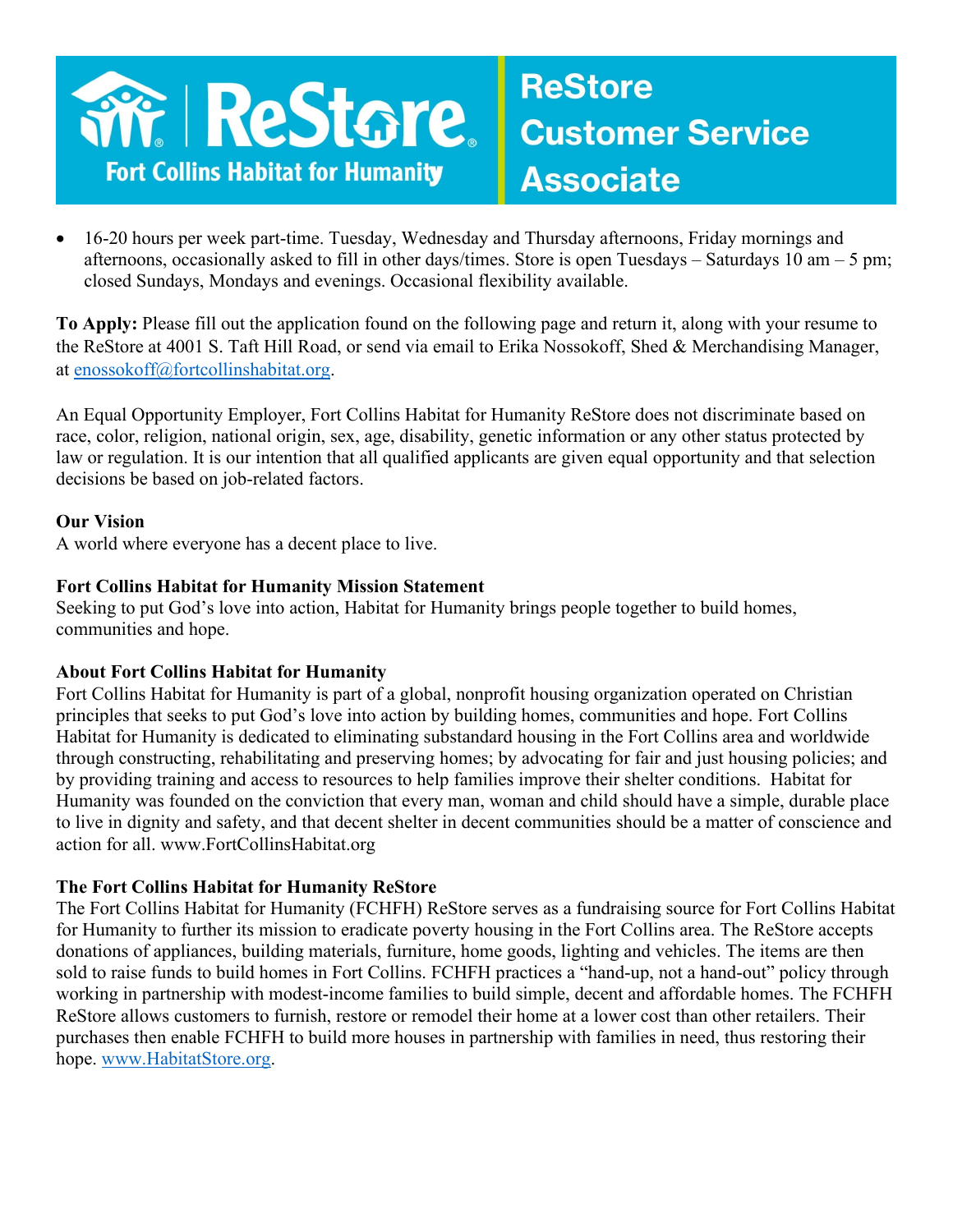

**G E N E R A L**

> **E D U**

### **ReStore Customer Service Associate**

### **APPLICATION FOR EMPLOYMENT**

### **An Equal Opportunity Employer**

We do not discriminate on the basis of race, color, religion, national origin, sex, age, disability, genetic information or any other status protected by law or regulation. It is our intention that all qualified applicants are given equal opportunity and that selection decisions be based on job-related factors.

Answer each question fully and accurately. No action can be taken on this application until you have answered all questions. Use blank paper if you do not have enough room on this application. **PLEASE PRINT**, except for signature on back of application. In reading and answering the following questions, be aware that none of the questions are intended to imply illegal preferences or discrimination based upon non-job-related information. Job Applied for \_\_\_\_\_\_\_\_\_\_\_\_\_\_\_\_\_\_\_\_\_\_\_\_\_\_\_\_\_\_\_\_\_\_\_\_\_\_\_\_\_\_\_\_\_\_\_\_\_\_\_\_\_\_\_\_\_\_\_\_\_ Today's Date \_\_\_\_\_\_\_\_\_\_\_\_\_\_\_\_\_\_\_\_\_\_\_\_\_ Are you seeking: Full-time Part-time Temporary employment? When could you start work? \_\_\_\_\_\_\_\_\_\_\_\_\_\_ \_\_\_\_\_\_\_\_\_\_\_\_\_\_\_\_\_\_\_\_\_\_\_\_\_\_\_\_\_\_\_\_\_\_\_\_\_\_\_\_\_\_\_\_\_\_\_\_\_\_\_\_\_\_\_\_\_\_\_\_\_\_\_\_\_\_\_\_\_\_\_\_\_\_\_\_\_ \_\_\_\_\_\_\_\_\_\_\_\_\_\_\_\_\_\_\_\_\_\_\_ Last Name Telephone Number Controller Middle Name Controller Medicine Telephone Number \_\_\_\_\_\_\_\_\_\_\_\_\_\_\_\_\_\_\_\_\_\_\_\_\_\_\_\_\_\_\_\_\_\_\_\_\_\_\_\_\_\_\_\_\_\_\_\_\_\_\_\_\_\_\_\_\_\_\_\_\_\_\_\_\_\_\_\_\_\_\_\_\_\_\_\_\_\_\_\_\_\_\_\_\_\_\_\_\_\_\_\_\_\_\_\_\_\_\_\_\_\_\_\_ Present Street Address City City State Street Address City Are you 18 years of age or older?........................................................ Yes No (If you are hired, you may be required to submit proof of age.) If hired, you will be required to furnish proof of your eligibility to work in the U.S. Have you ever applied here before? Yes No If yes, when? \_\_\_\_\_\_\_\_\_\_\_\_\_\_\_\_\_\_\_\_\_\_\_\_\_\_\_\_\_\_\_\_\_\_\_\_\_\_\_\_\_\_ Were you ever employed here? Yes No If yes, when? \_\_\_\_\_\_\_\_\_\_\_\_\_\_\_\_\_\_\_\_\_\_\_\_\_\_\_\_\_\_\_\_\_\_\_\_\_\_\_\_\_\_ Have you ever been convicted of any law violation? Include any plea of "guilty" or "no contest." (Exclude minor traffic violations.) ..................... Yes No If yes, give details (A conviction will not necessarily disqualify an applicant for employment.) If employed, do you expect to be engaged in any additional business or employment outside of our job? ...................................................... Yes No If yes, give details For Driving Jobs Only: Do you have a valid driver's license? ................................... Yes No Driver's License Number \_\_\_\_\_\_\_\_\_\_\_\_\_\_\_\_\_\_\_\_\_\_\_\_\_\_\_\_\_\_ Class of License \_\_\_\_\_\_\_ State Licensed In\_\_\_\_\_\_\_\_\_\_\_ Have you had your driver's license suspended or revoked in the last 3 years? ................ Yes No If yes, give details: List professional, trade, business or civic activities and offices held. (Exclude labor organizations and memberships which reveal race, color, religion, national origin, sex, age, disability, genetic information or other protected status.) \_\_\_\_\_\_\_\_\_\_\_\_\_\_\_\_\_\_\_\_\_\_\_\_\_\_\_\_\_\_\_\_\_\_\_\_\_\_\_\_\_\_\_\_\_\_\_\_\_\_\_\_\_\_\_\_\_\_\_\_\_\_\_\_\_\_\_\_\_\_\_\_\_\_\_\_\_\_\_\_\_\_\_\_\_\_\_\_\_\_\_\_\_\_\_\_\_\_\_\_\_\_\_\_  $\mathcal{L}_\mathcal{L} = \mathcal{L}_\mathcal{L} = \mathcal{L}_\mathcal{L} = \mathcal{L}_\mathcal{L} = \mathcal{L}_\mathcal{L} = \mathcal{L}_\mathcal{L} = \mathcal{L}_\mathcal{L} = \mathcal{L}_\mathcal{L} = \mathcal{L}_\mathcal{L} = \mathcal{L}_\mathcal{L} = \mathcal{L}_\mathcal{L} = \mathcal{L}_\mathcal{L} = \mathcal{L}_\mathcal{L} = \mathcal{L}_\mathcal{L} = \mathcal{L}_\mathcal{L} = \mathcal{L}_\mathcal{L} = \mathcal{L}_\mathcal{L}$ 

**LIST NAME AND ADDRESS OF SCHOOLS** Number of Years Completed Diploma/ Degree/ **Certificate** Subjects Studied High School or GED: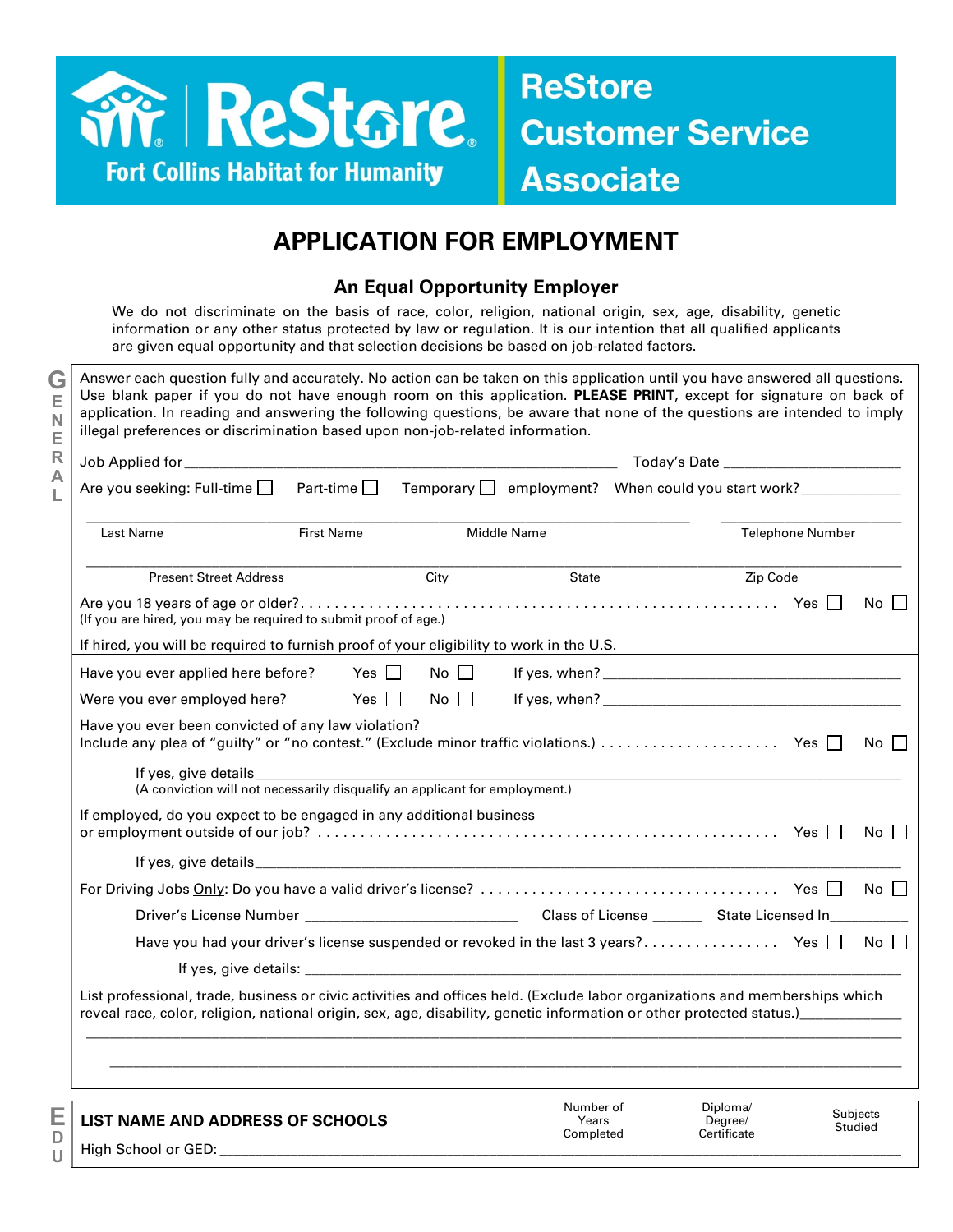

## **ReStore** Customer Service **Associate**

|        | C   College or University: _________                                                              |
|--------|---------------------------------------------------------------------------------------------------|
|        | Vocational or Technical:                                                                          |
|        | What skills or additional training do you have that relate to the job for which you are applying? |
| О<br>N |                                                                                                   |
|        | What machines or equipment can you operate that relate to the job for which you are applying?     |
|        |                                                                                                   |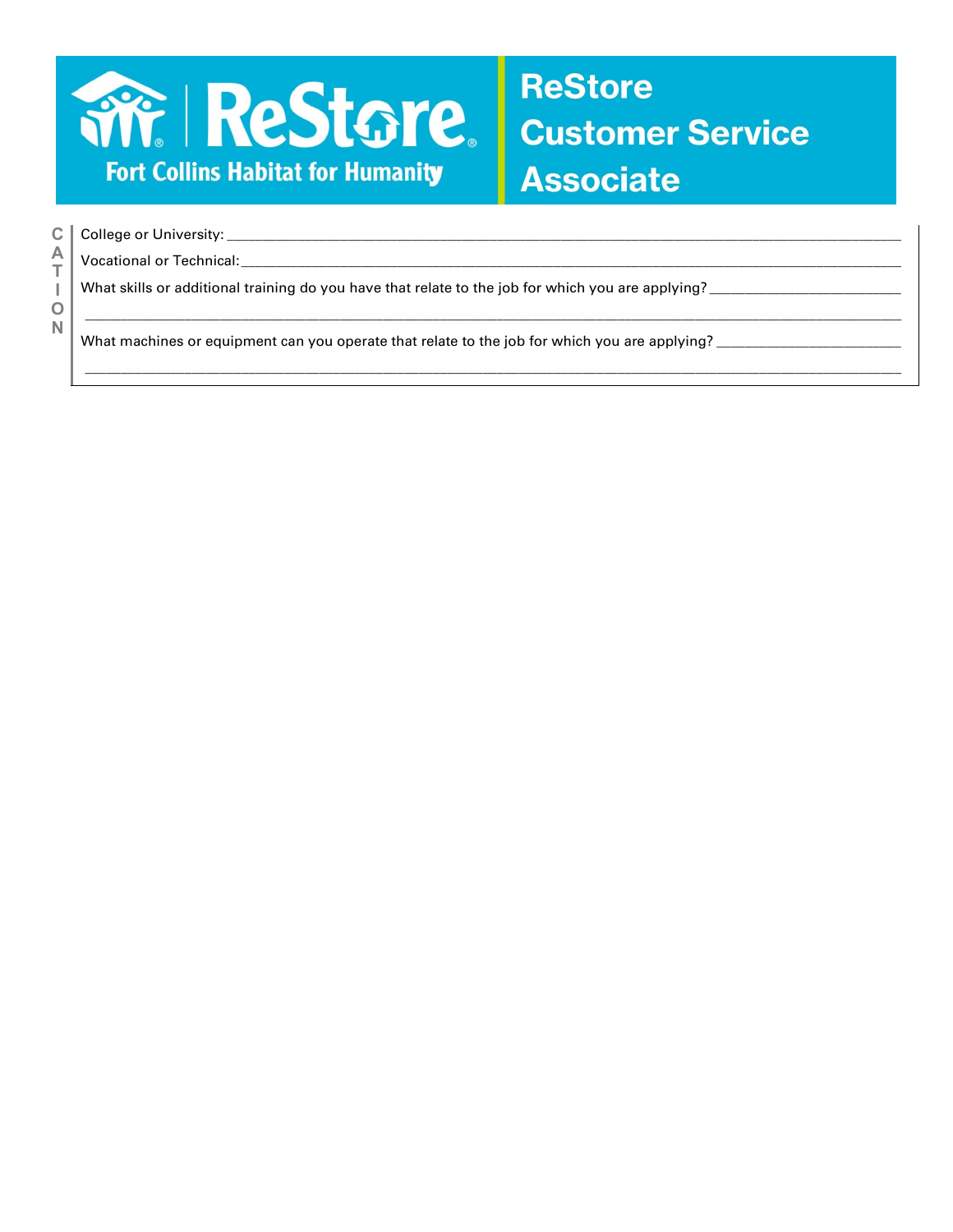

**ReStore Customer Service Associate** 

**W O R K H I S T O R Y**

| V V<br>$\circ$                         | military service and any periods of unemployment. If self-employed, give firm name and supply business references. Note: A job<br>offer may be contingent upon acceptable references from current and former employers. |                                                |           |                      |  |
|----------------------------------------|-------------------------------------------------------------------------------------------------------------------------------------------------------------------------------------------------------------------------|------------------------------------------------|-----------|----------------------|--|
| $\mathsf{R}$<br>Κ                      | <b>NAME OF EMPLOYER</b>                                                                                                                                                                                                 | <b>JOB TITLE AND DUTIES</b>                    |           |                      |  |
| Н                                      | <b>ADDRESS</b>                                                                                                                                                                                                          | <b>TO</b><br>DATES OF EMPLOYMENT (MO/YR): FROM |           |                      |  |
| J.<br>${\mathbb S}$                    | CITY, STATE, ZIP CODE                                                                                                                                                                                                   | <b>PAY: START \$</b>                           | FINAL \$  |                      |  |
| T<br>$\mathsf O$                       | SUPERVISOR(S)                                                                                                                                                                                                           | <b>TELEPHONE</b>                               |           | Reason For Leaving   |  |
| $\mathsf{R}$<br>Y                      | <b>NAME OF EMPLOYER</b>                                                                                                                                                                                                 | <b>JOB TITLE AND DUTIES</b>                    |           |                      |  |
|                                        | <b>ADDRESS</b>                                                                                                                                                                                                          | DATES OF EMPLOYMENT (MO/YR): FROM              | TO        |                      |  |
| R<br>Е<br>F<br>E<br>$\mathsf{R}% _{T}$ | CITY, STATE, ZIP CODE                                                                                                                                                                                                   | <b>PAY: START \$</b>                           | FINAL \$  |                      |  |
|                                        | SUPERVISOR(S)                                                                                                                                                                                                           | <b>TELEPHONE</b>                               |           | Reason For Leaving   |  |
|                                        | NAME OF EMPLOYER                                                                                                                                                                                                        | <b>JOB TITLE AND DUTIES</b>                    |           |                      |  |
|                                        | <b>ADDRESS</b>                                                                                                                                                                                                          | DATES OF EMPLOYMENT (MO/YR): FROM              | <b>TO</b> |                      |  |
|                                        | CITY, STATE, ZIP CODE                                                                                                                                                                                                   | PAY: START \$                                  | FINAL \$  |                      |  |
|                                        | SUPERVISOR(S)                                                                                                                                                                                                           | <b>TELEPHONE</b>                               |           | Reason For Leaving   |  |
|                                        | <b>NAME OF EMPLOYER</b>                                                                                                                                                                                                 | <b>JOB TITLE AND DUTIES</b>                    |           |                      |  |
|                                        | <b>ADDRESS</b>                                                                                                                                                                                                          | DATES OF EMPLOYMENT (MO/YR): FROM              | <b>TO</b> |                      |  |
|                                        | CITY, STATE, ZIP CODE                                                                                                                                                                                                   | <b>PAY: START \$</b>                           | FINAL \$  |                      |  |
|                                        | SUPERVISOR(S)                                                                                                                                                                                                           | <b>TELEPHONE</b>                               |           | Reason For Leaving   |  |
|                                        |                                                                                                                                                                                                                         |                                                |           | No $\Box$            |  |
|                                        | If yes, whom do you suggest we contact?                                                                                                                                                                                 |                                                |           | No I                 |  |
| Е<br>$\mathsf{N}$                      |                                                                                                                                                                                                                         |                                                |           | $No$ $\vert \ \vert$ |  |
| $\mathbf C$<br>E                       | If yes, please explain: _______<br><u> 1980 - John Stein, Amerikaansk politiker (* 1900)</u><br>Give three references, not relatives or former employers.                                                               |                                                |           |                      |  |
| S                                      | <b>Name</b>                                                                                                                                                                                                             | <b>Address</b>                                 |           | Phone                |  |
|                                        |                                                                                                                                                                                                                         |                                                |           |                      |  |

List names of employers in consecutive order with present or last employer listed first. Account for all periods of time including

#### **PLEASE READ EACH STATEMENT CAREFULLY BEFORE SIGNING**

l certify that all information provided in this employment application is true and complete. I understand that any false information or omission may disqualify me from further<br>consideration for employment and may result in